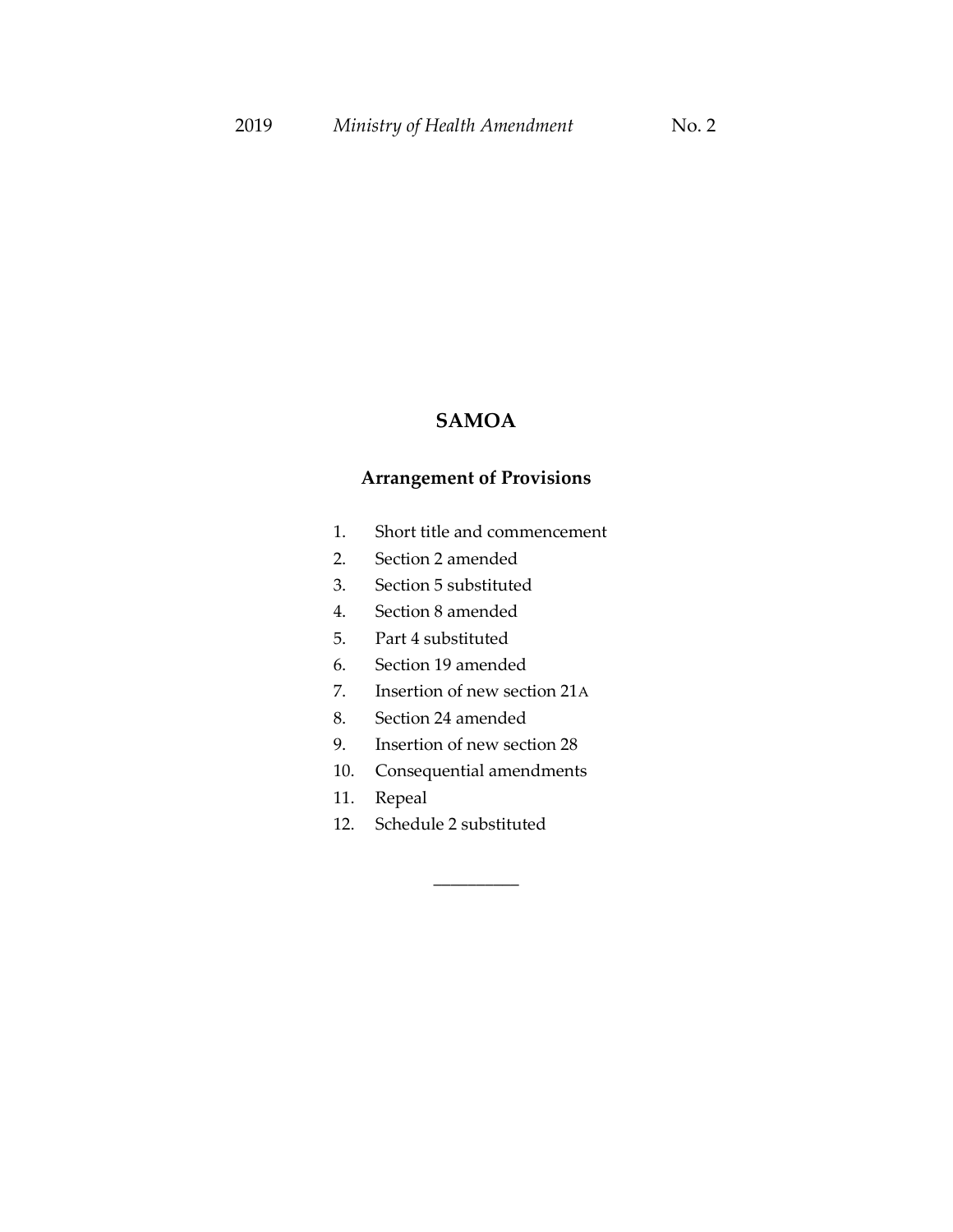### **2019, No 2**

#### **AN ACT to:**

- **(a) amend the Ministry of Health Act 2006 (principal Act);**
- **(b) repeal the National Health Service Act 2014; and**
- **(c) transfer the role of the National Health Service to be undertaken by the Ministry of Health; and**
- **(d) provide for related purposes.**

*[29th January 2019*

**BE IT ENACTED** by the Legislative Assembly of Samoa in Parliament assembled as follows**:**

#### **1. Short title and commencement:**

This Act may be cited as the Ministry of Health Amendment Act 2019 and commences on a date nominated by the Minister.

#### **2. Section 2 amended:**

In section 2 of the principal Act:

- (a) insert in its alphabetical order the following new definitions:
	- ""allied health professional" has the same meaning under section 2 of the Allied Health Professions Act 2014;
	- "Deputy Directors General of Health" or "Deputy Director General" means a person appointed under section 10;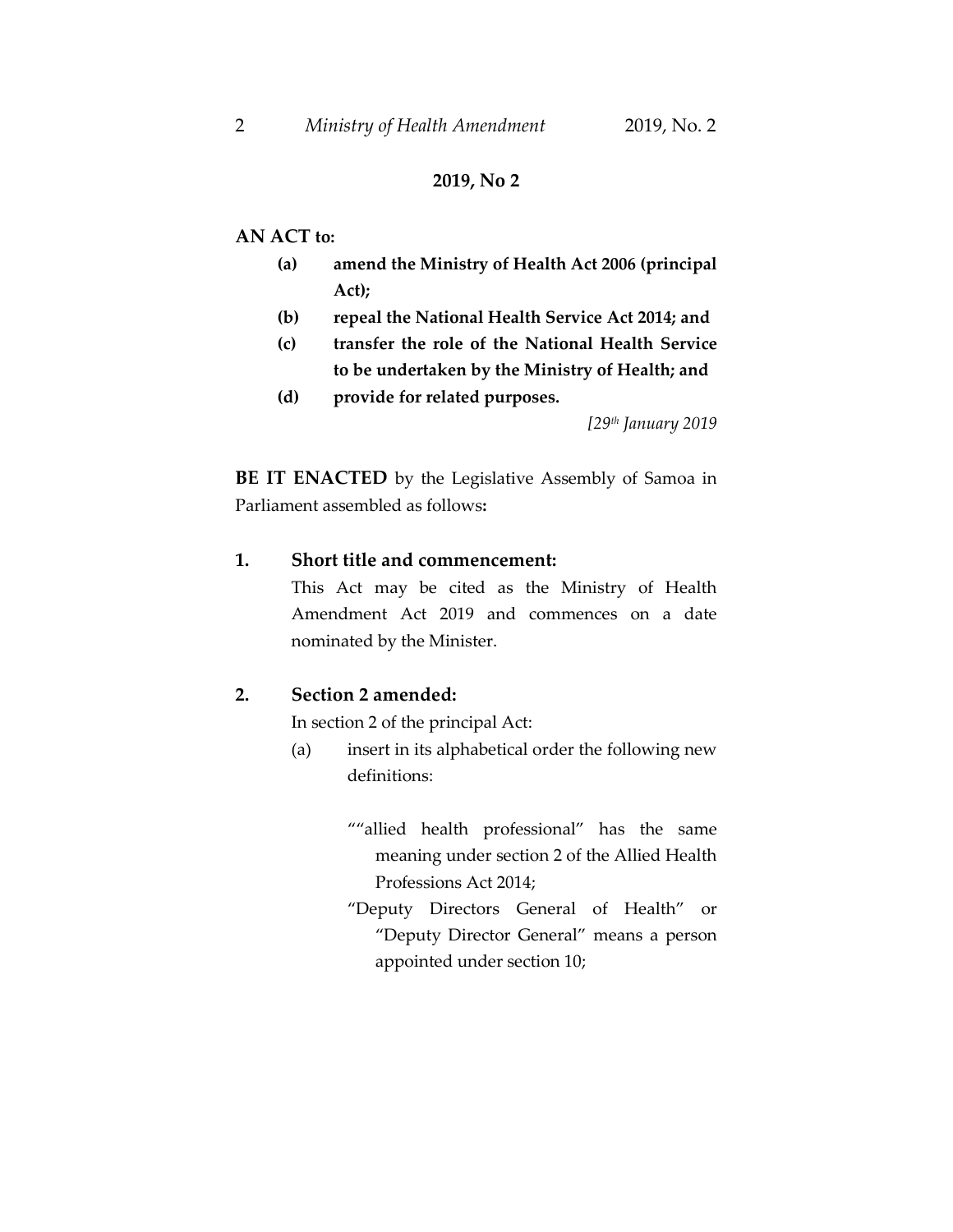- "Director General of Health" or "Director General" means a person appointed as such under section 9;
- "healthcare professional" has the same meaning under section 2 of the Healthcare Professions Registration and Standards Act 2007;
- "repealed Act" means the National Health Services Act 2014;"; and
- (b) from the definition of "provider" repeal paragraph (b); and
- (c) in the definition of "provider", for paragraph (c), insert ", Non-government body" after "Body"; and
- (d) omit the definition of "National Health Service".

#### **3. Section 5 substituted:**

Section 5 of the principal Act is substituted as follows:

#### **"5. Functions and powers:**

- (1) The Ministry shall have the following functions:
	- (a) to administer the legislation set out in Schedule 1; and
	- (b) to administer any other enactment, subject or matter as determined by Cabinet; and
	- (c) to fulfil the functions and duties set out in Schedule 2; and
	- (d) to provide, maintain and manage -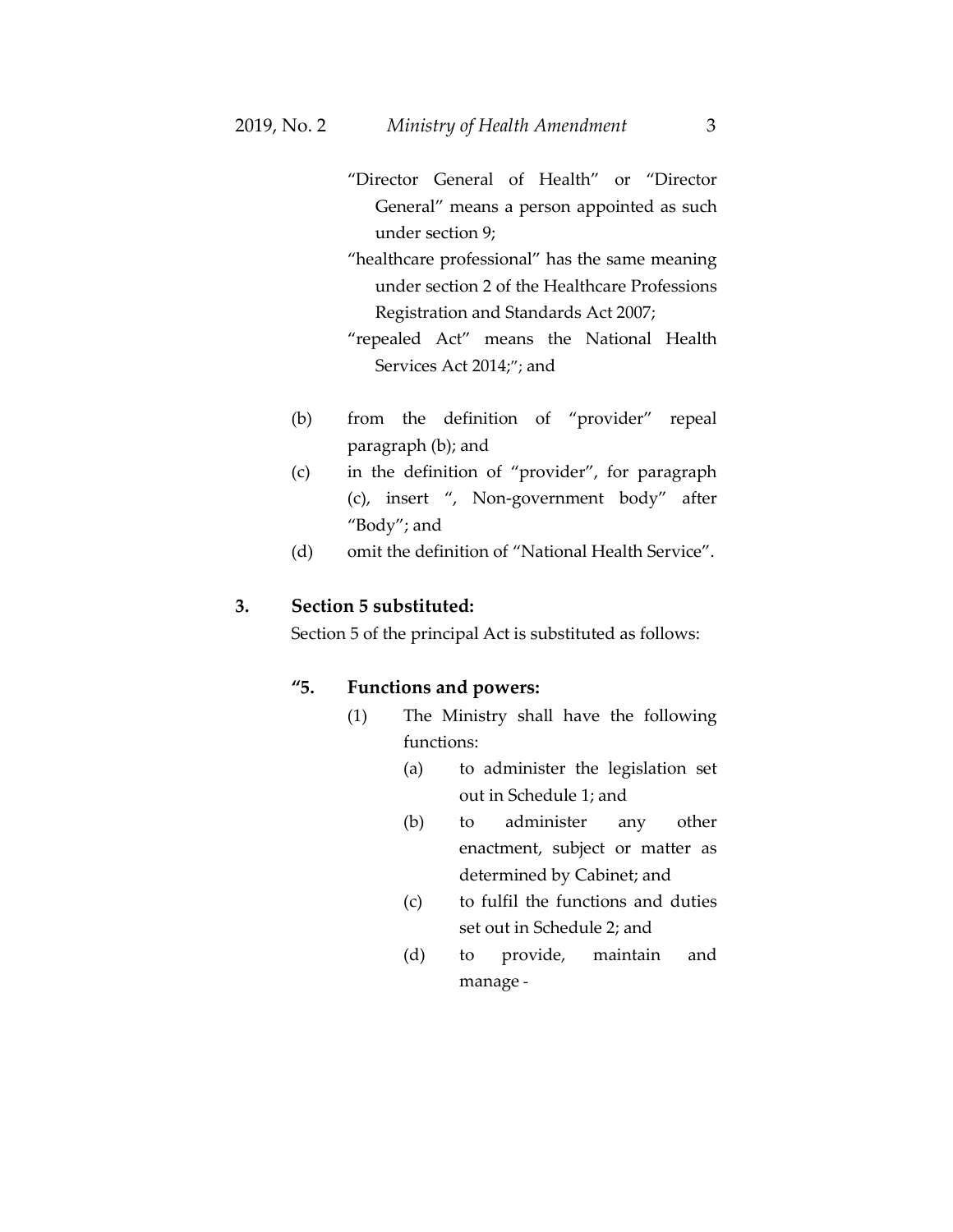- (i) all National Hospitals, District Hospitals and Community Health Centres as prescribed by the Minister by Notice;
- (ii) healthcare services prescribed by the Minister by Notice; and
- (e) to be responsible for policy and general governance and regulation of health services; and
- (f) to report to the Minister for matters it is responsible for under this Act.
- (2) The Ministry and the Director General have the powers necessary for or incidental to carry out the purpose and functions of the Ministry and may do all acts as are necessary, advantageous and convenient for or in connection with the carrying out of the purpose and functions of the Ministry.".

#### **4. Section 8 amended:**

Section 8(2) of the principal Act is amended by inserting after paragraph (c) the following new paragraph:

- "(ca) after consulting with the Director General, issue written general directions on government -
	- (i) policy;
	- (ii) objectives;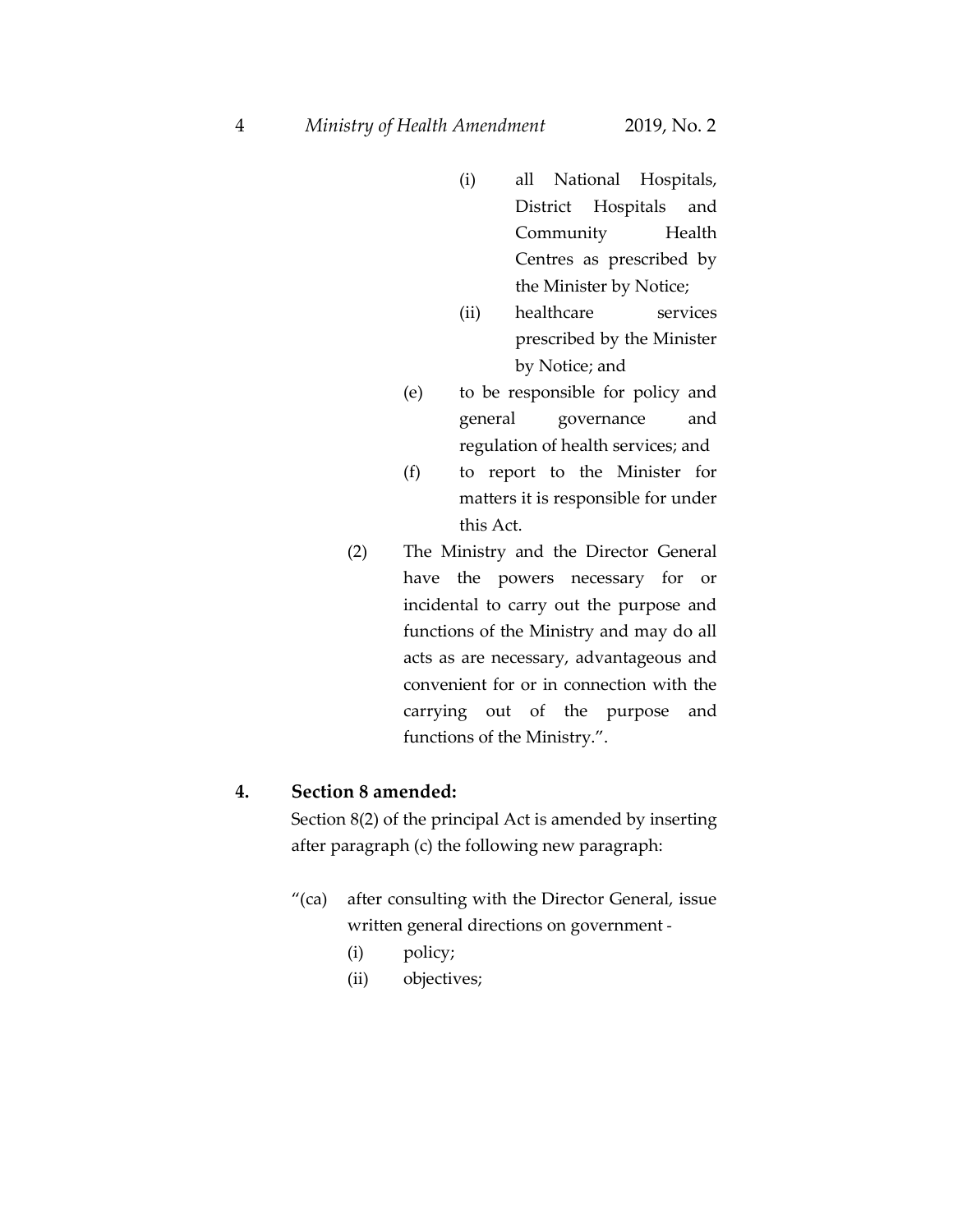- (iii) priorities; and
- (iv) requirements,

as to the development, provision and management of the healthcare services; and".

#### **5. Part 4 substituted:**

Part 4 of the principal Act is substituted as follows:

# **"PART 4**

### **ADMINISTRATION**

*Division 1 - Director General of Health*

## **9. Appointment of the Director General of Health:**

- (1) A Director General is to be appointed in accordance with section 12 of the Public Service Act 2004.
- (2) A person appointed as the Director General may be re-appointed and may continue to hold office after the expiry of his or her term of appointment or until an appointment has been made.
- (3) The qualifications and eligibility of the Director General is to be determined by the Public Service Commission pursuant to public sector law and take into account the following:
	- (a) a registered healthcare professional; and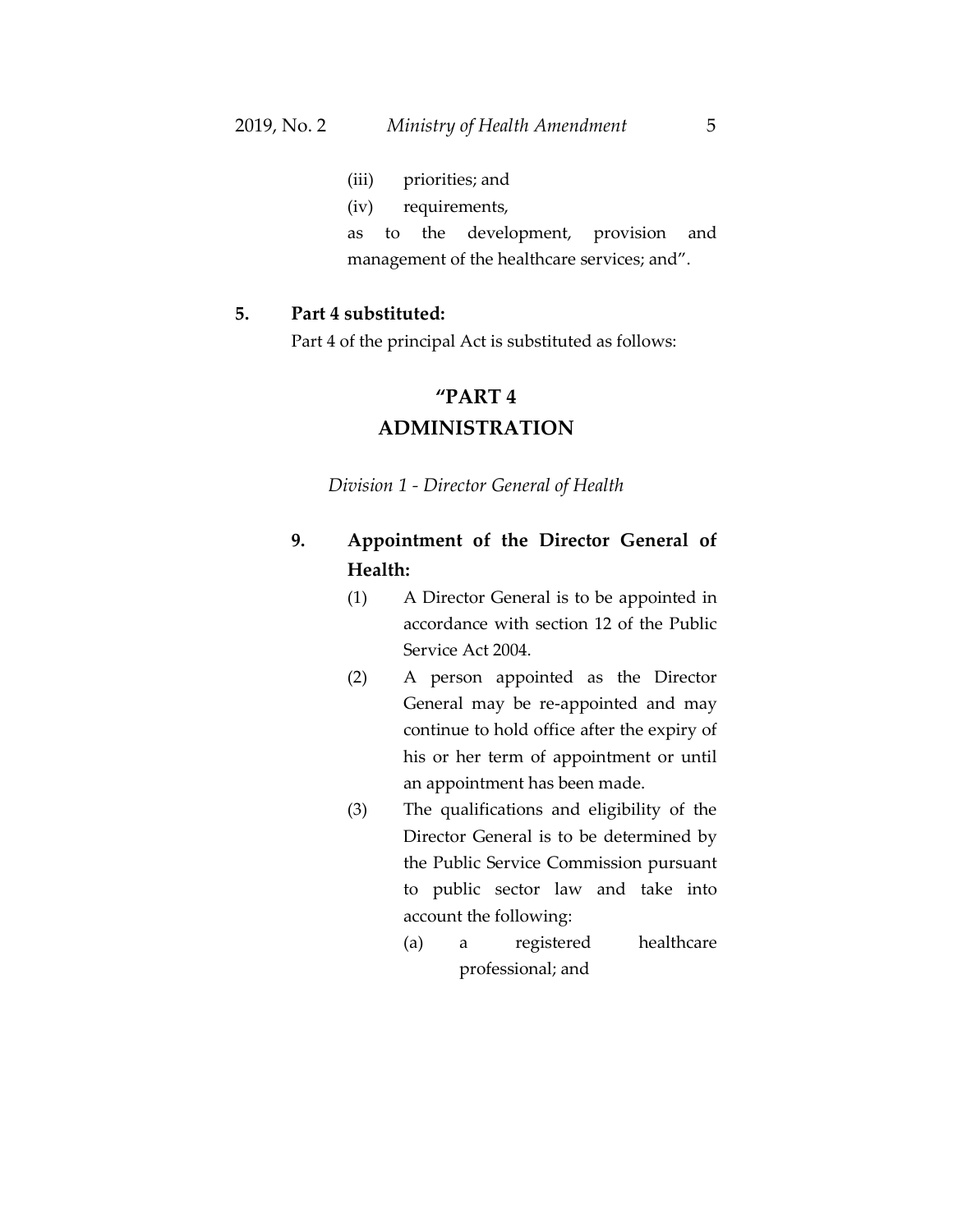- (b) has proven experience and knowledge of the health service; and
- (c) any other qualification and eligibility as approved by the Minister.
- (4) The Director General is the Chief Executive Officer of the Ministry.

#### **9A. Functions and powers:**

- (1) The functions of the Director General are as follows:
	- (a) to advise the Minister on the administration of the Ministry; and
	- (b) to direct Ministry operations in compliance with the law; and
	- (c) to ensure that the Ministry applies its resources effectively, efficiently and economically to fulfil the functions set out in section 5 in accordance with any applicable law; and
	- (d) to work in collaboration where needed with relevant Government and nongovernment organisations; and
	- (e) to represent the Ministry in a national or international forum as required by the Minister or by law.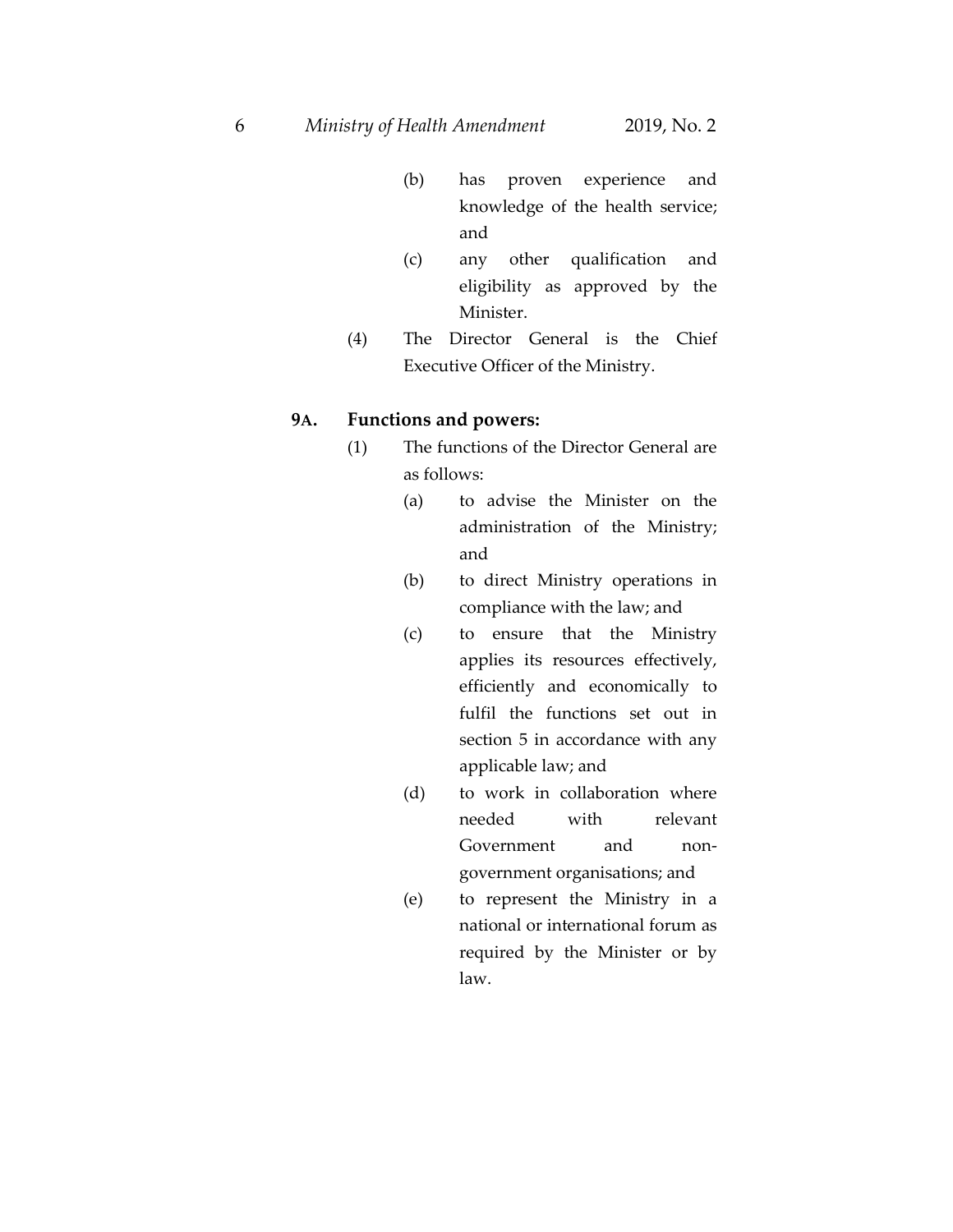- (2) The Director General has the power to:
	- (a) appoint, promote, suspend, demote, transfer, discipline or dismiss the Ministry personnel in accordance with public sector law;
	- (b) engage and manage contractors, consultants and suppliers in accordance with public sector law to fulfil the functions of the Ministry;
	- (c) acquire on behalf of the Ministry goods, services and works in accordance with public sector law as required to fulfil the functions of the Ministry.

*Division 2 - Deputy Directors General of Health*

#### **10. Appointment of Deputy Directors General:**

- (1) Deputy Directors General are to be appointed in accordance with the process of appointment of Assistant Chief Executive Officers under section 31A of the Public Service Act 2004.
- (2) A person appointed as the Deputy Director General may be re-appointed and may continue to hold office after the expiry of his or her term of appointment or until an appointment has been made.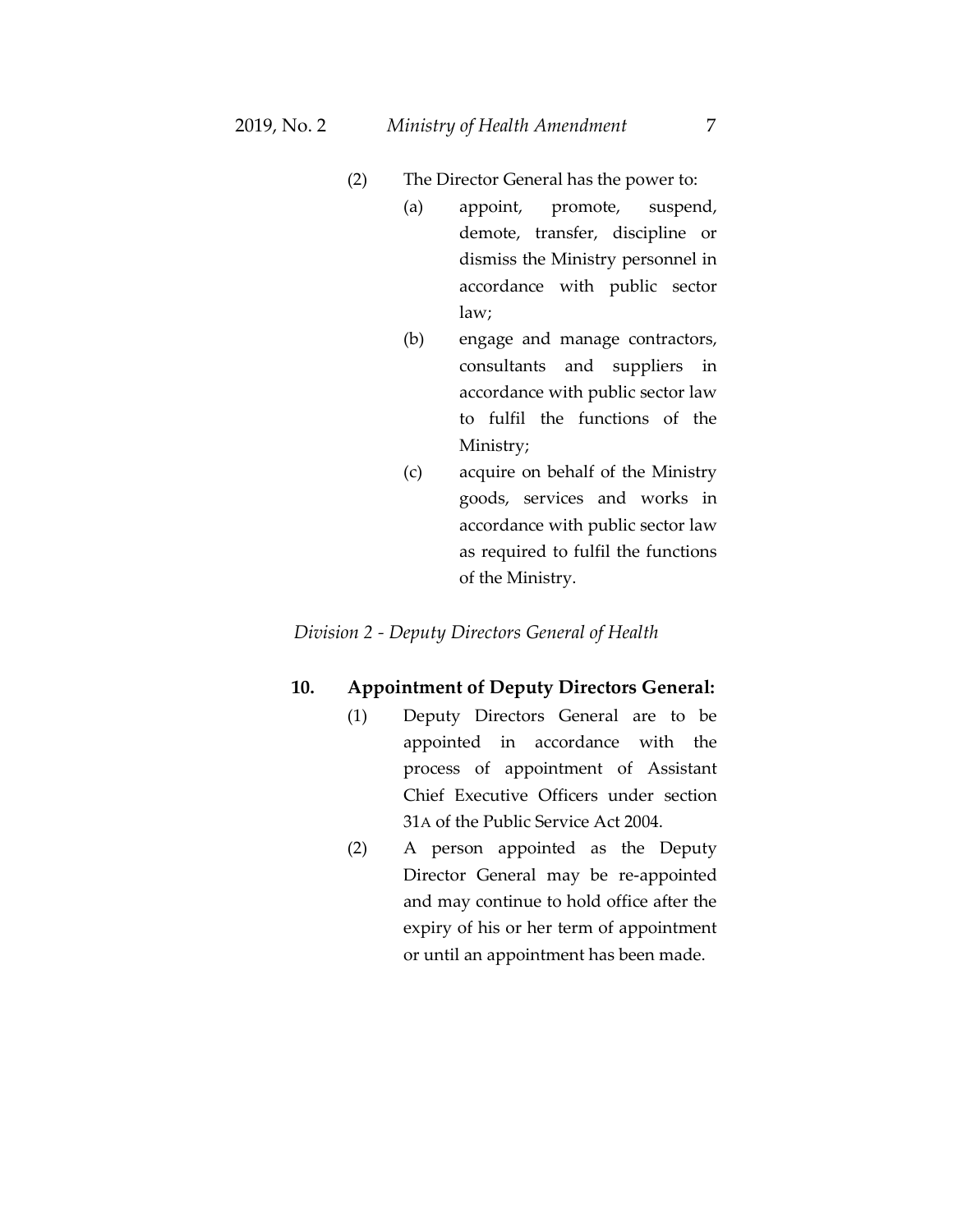- (3) The qualifications and eligibility of a Deputy Director General is to be determined by the Public Service Commission pursuant to public sector law.
- (4) This section shall not be construed or applied to imply or deem that a Deputy Director General is an Assistant Chief Executive Officer;
- (5) In this section, Assistant Chief Executive Officer has the same meaning as provided for under the Public Service Act 2004.

#### **11. Functions and powers:**

- (1) A Deputy Director General may carry out the functions and powers as delegated by the Director General.
- (2) A Deputy Director General must assist the Director General in the exercise of the Director General's functions and powers relating to the effective and efficient management of the Ministry.
- (3) Any function and power perform by the Deputy Director General is to be performed in accordance with any condition, limitation or requirement imposed or required by the Director General.".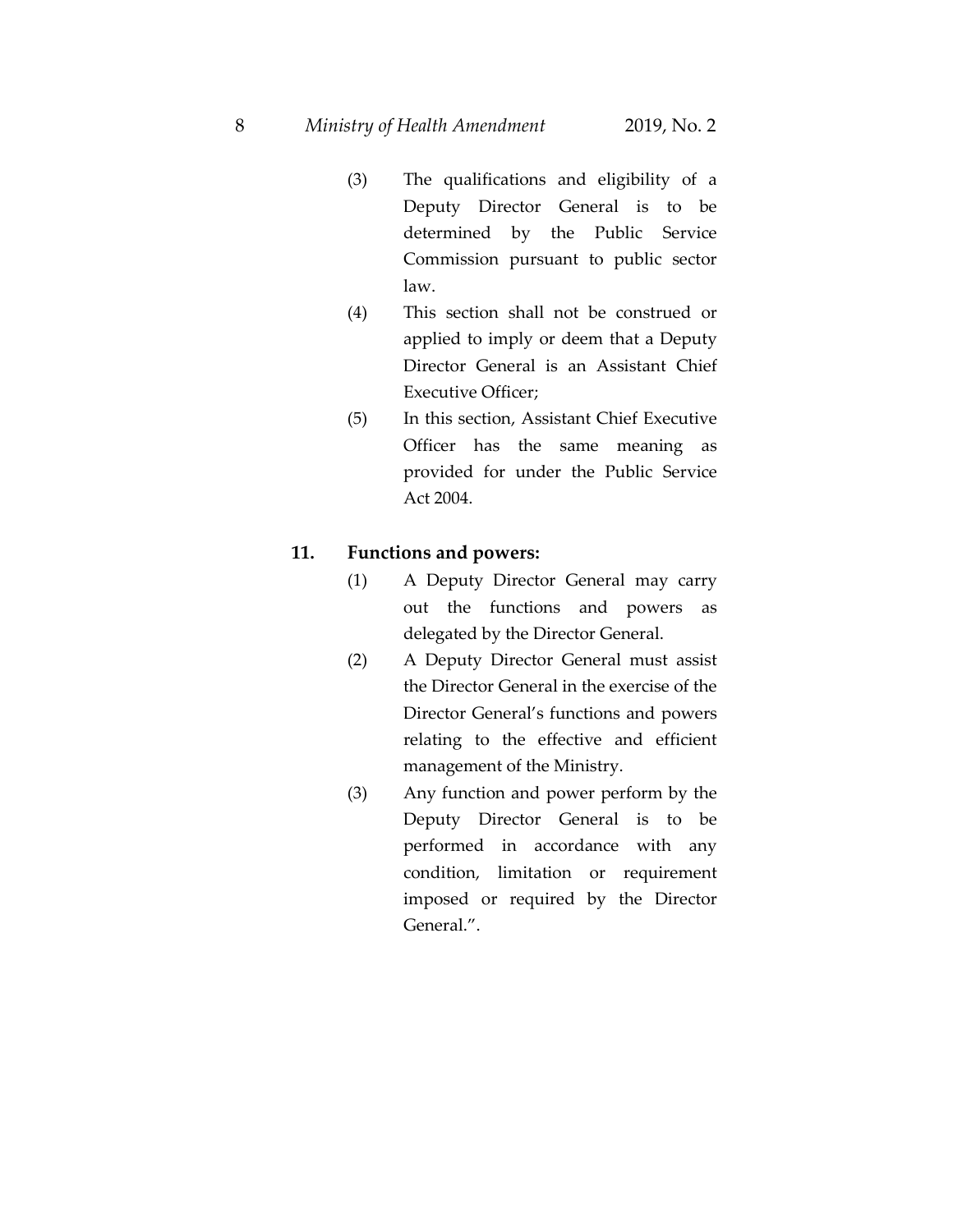### **6. Section 19 amended:**

Section 19(4) of the principal Act is repealed.

#### **7. Insertion of new section 21A:**

The principal Act is amended by inserting after section 21 the following new section 21A:

#### **"21A. Confidentiality:**

- (1) Any information of a person stored by the Ministry for the purpose of providing healthcare services of the Ministry is confidential and must not be released for any purpose.
- (2) Any information stored by the Ministry for the purpose of health service administration is confidential and must not be released for any purpose.
- (3) Any person who comes into contact with information under subsections (1) and (2) who releases such information in contravention of subsections (1) and (2) commits an offence and is liable upon conviction to an imprisonment term not exceeding 12 months or to a fine not exceeding 50 penalty units.
- (4) Despite subsections (1) and (2), information must be released upon the approval of the Director General for any of the following reasons: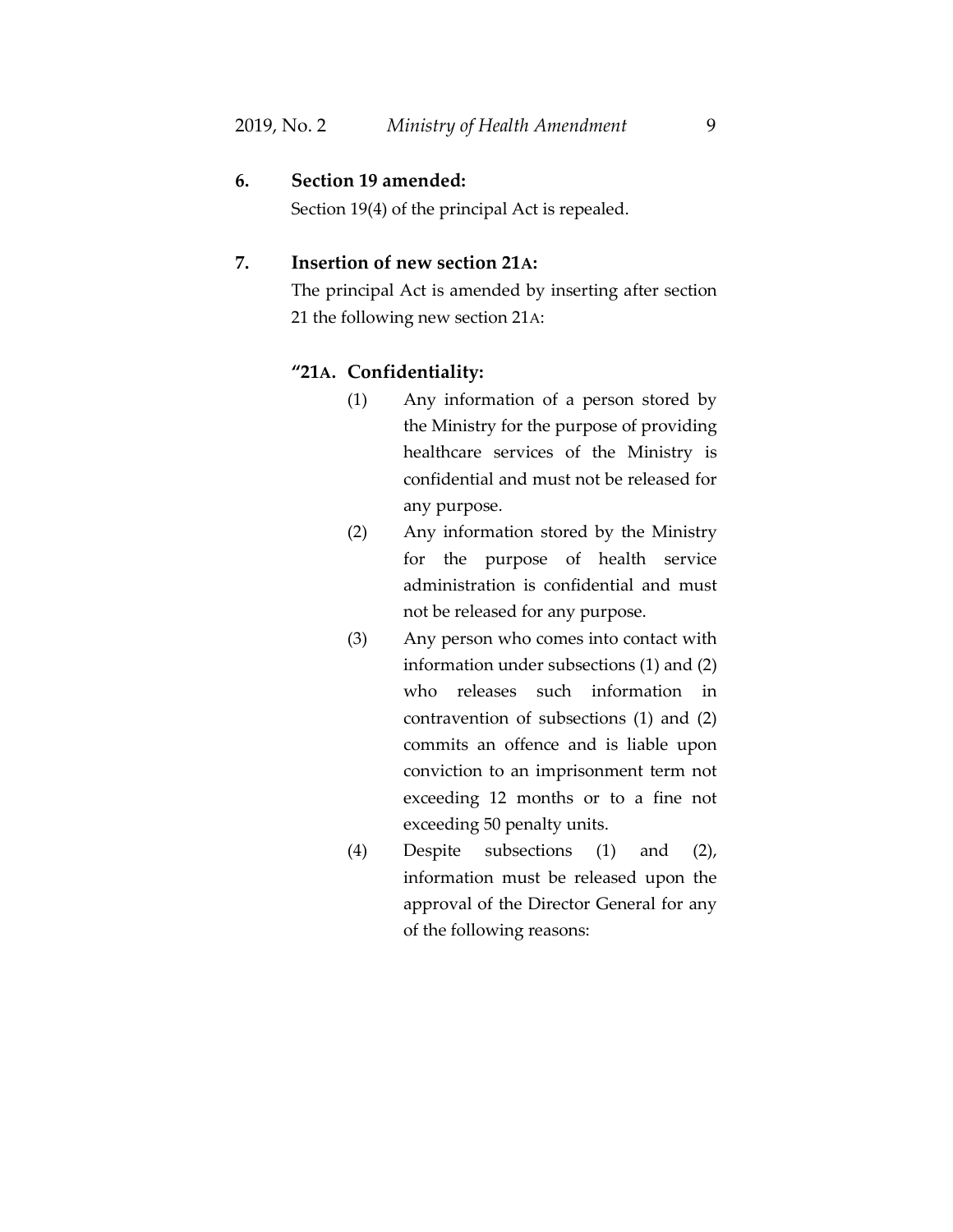10 *Ministry of Health Amendment* 2019, No. 2

- (a) to an authorised staff member of the Ministry when providing health services to the person; or
- (b) to a police officer approved by the Police Commissioner for the purpose of investigation of an offence or a criminal proceeding; or
- (c) to the person who is the subject of the information and in accordance with requirements approved by the Director General; or
- (d) to a person required by an Act;
- (e) the person, who is the subject of the information, has consented for the information to be released; or
- (f) where there is an order of the Court to disclose the information.
- (5) For the purpose of this section, information that is confidential includes:
	- (a) personal health information, such as -
		- (i) physical or mental health of the person, including information about the medical history of the person's family; or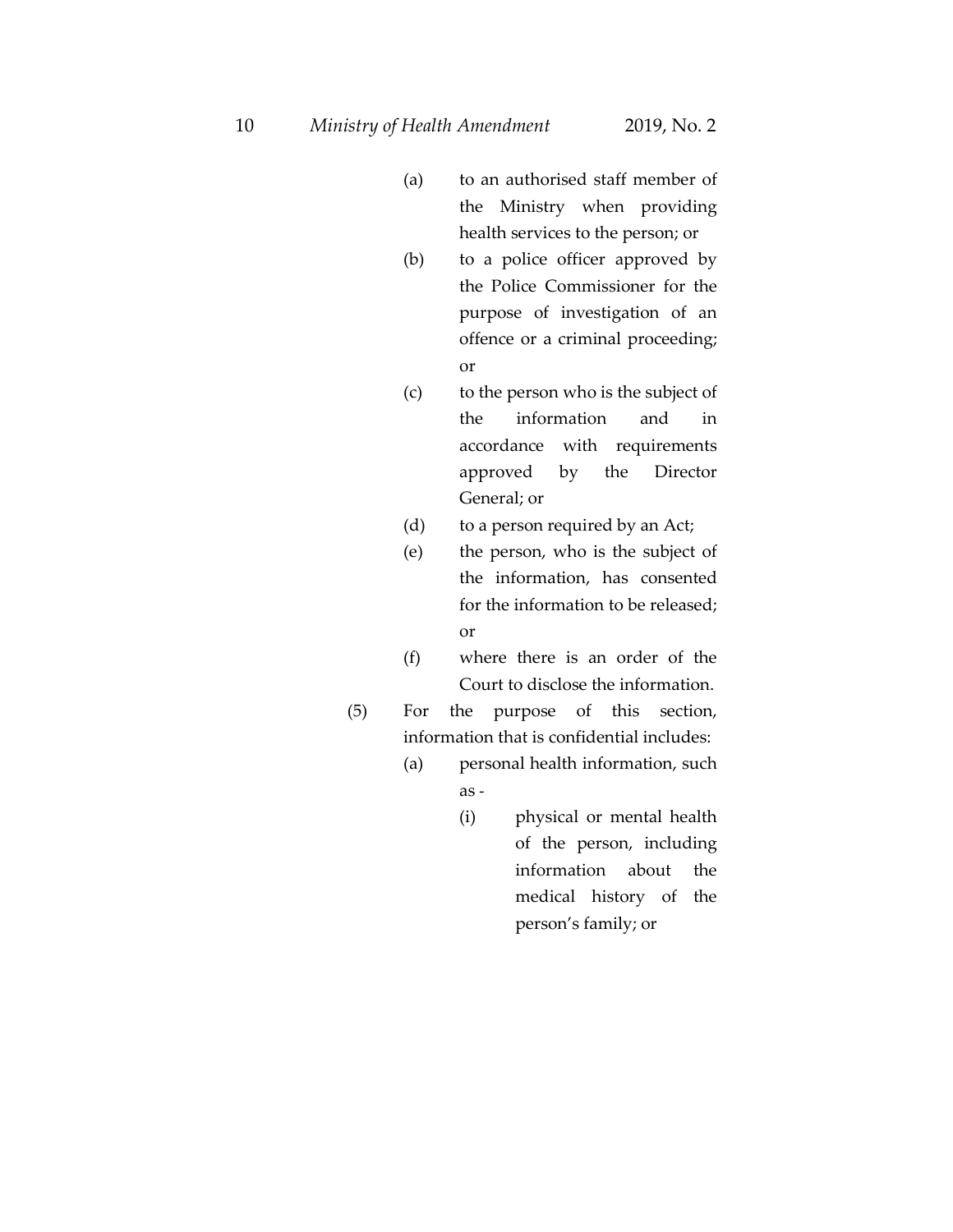- (ii) any health service provided to the person; or
- (b) data obtained by the Ministry in the administration of its functions and duties; or
- (c) any other information prescribed by regulations.".

#### **8. Section 24 amended:**

Section 24(2) of the principal Act is substituted as follows:

- "(2) Without limiting subsection (1), regulations may be made to:
	- (a) define who is taken to be an eligible person for the purposes of access to publicly funded health services, including medicines, and defining classes of persons who are non-residents and liable for the cost of publicly funded health services; and
	- (b) provide for the arrangement and management of health services and patients including the ad-mission, discharge and treatment arrangements for patients, the admission of visitors and the powers and duties of staff and the provision of quality control and consumer complaints systems; and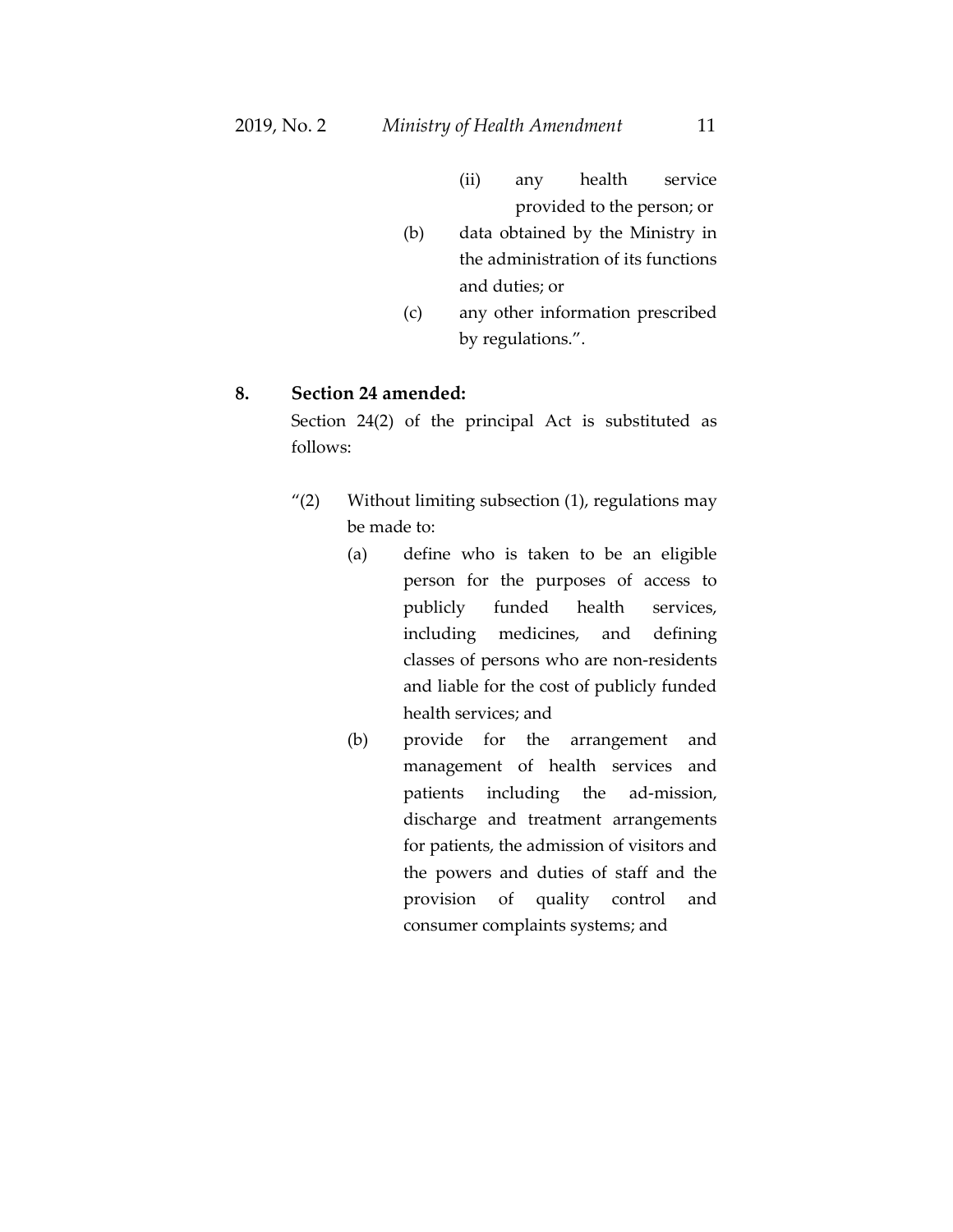- (c) prescribe international or global commitments for the Ministry to comply with and the method of such compliance; and
- (d) prescribe fees and charges for the purposes of this Act; and
- (e) provide for the creating of offences and to pre-scribe fines of up to 100 penalty units for such offences concerning this Act and any legislation listed in Schedule 1.

### **9. Insertion of new section 28:**

The principal Act is amended by inserting after section 27 the following new section 28:

### **"28. Transitional arrangements:**

At the commencement of the Ministry of Health Amendment Act 2019 ("Amendment Act") the following transitional arrangements apply:

(a) except for the position of the General Manager, all employees appointed and employed under the repealed Act continue as if they were appointed as employees under this Act, and if any employee is provided and accepts a redundancy offer, the provisions of the repealed Act shall apply to the redundancy offer made; and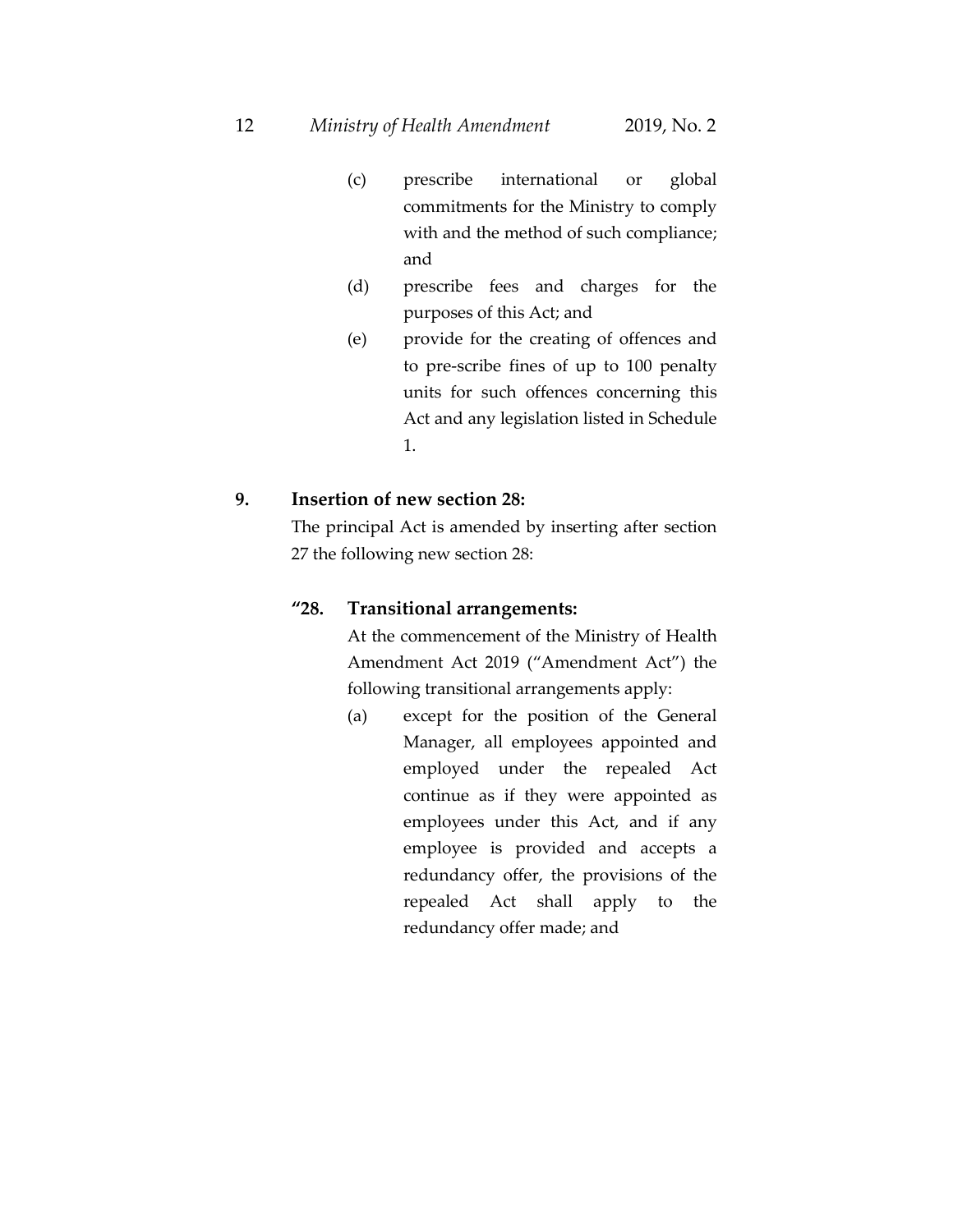- (b) all contracted employees to the National Health Service under the repealed Act continue as if they were contracted under this Act; and
- (c) the contract benefits and employment benefits of all employees are saved as follows -
	- (i) for contract benefits, until the contract term expires;
	- (ii) for benefits of all other employees to continue in accordance with public sector law;
- (d) redundancy shall be determined by the Director General in consultation with the Public Service Commission in accordance with public sector law and subject to the following -
	- (i) where the employment position being made redundant is a position created under the repealed Act, the redundancy shall be determined in accordance with the prevailing redundancy policy in force under the repealed Act immediately prior to the commencement of the Ministry of Health Amendment Act 2019;
	- (ii) where the employment position being made redundant is a position created under the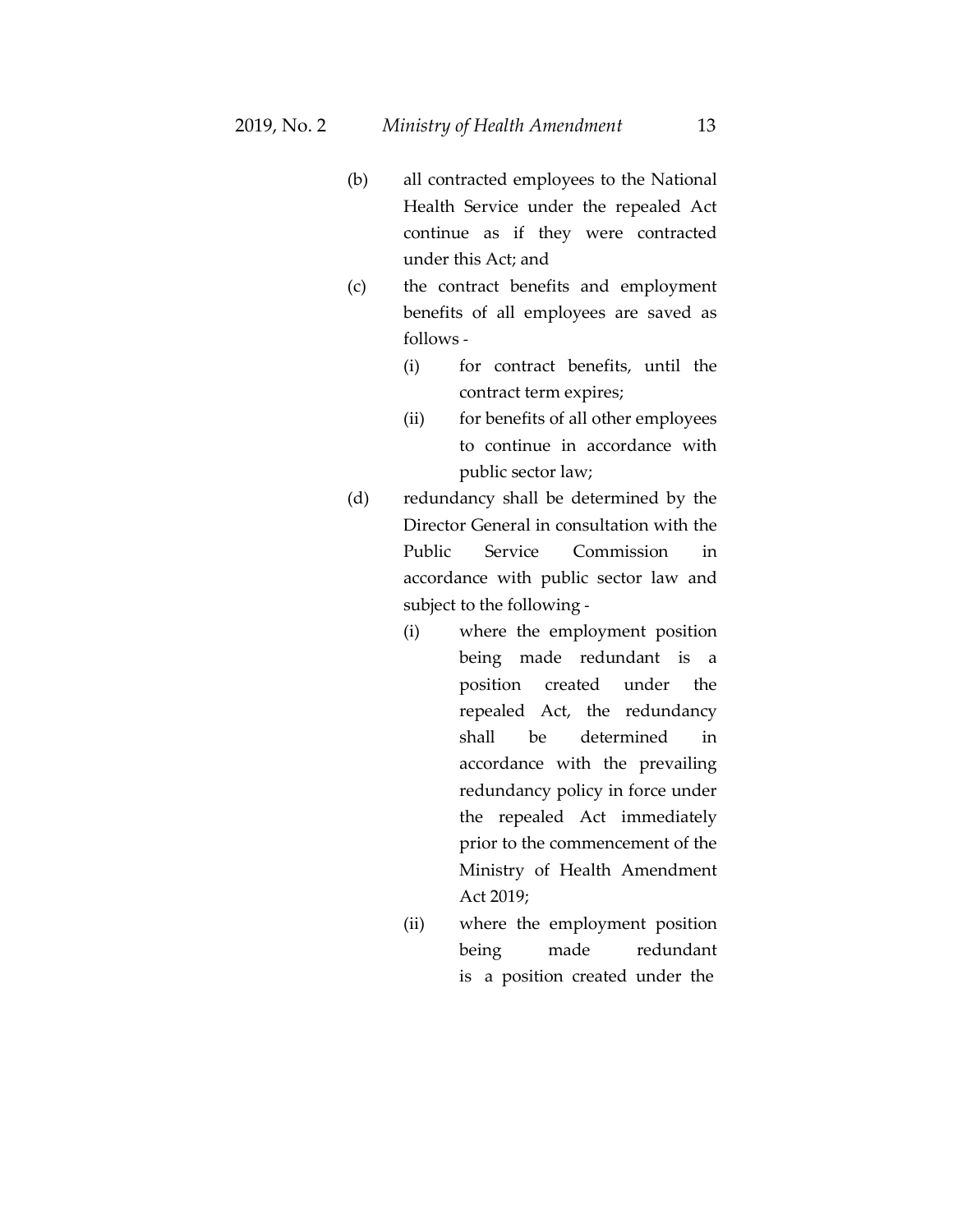principal Act prior to the commencement of the Ministry of Health Amendment Act 2019, the redundancy shall be determined in accordance with the prevailing redundancy policy of the Public Service Commission;

- (e) all information, assets, certificates and liabilities of the National Health Service under the repealed Act are transferred and vested in the Ministry; and
- (f) the accounts and audit of the National Health Service are saved.".

#### **10. Consequential amendments:**

- (1) The principal Act is amended by substituting all references to "Chief Executive Officer" with "Director General".
- (2) Any reference:
	- (a) to the "General Manager of the National Health Service" in any other Act that is not listed in subsection (3), any contract or any other legal document is to be substituted with "Director General of Health"; and
	- (b) in any other Act that is not listed in subsection (3) to "National Health Service" is to be substituted with "Ministry of the Health".
- (3) The Acts listed in column 1 in the table below are amended in accordance with column 2: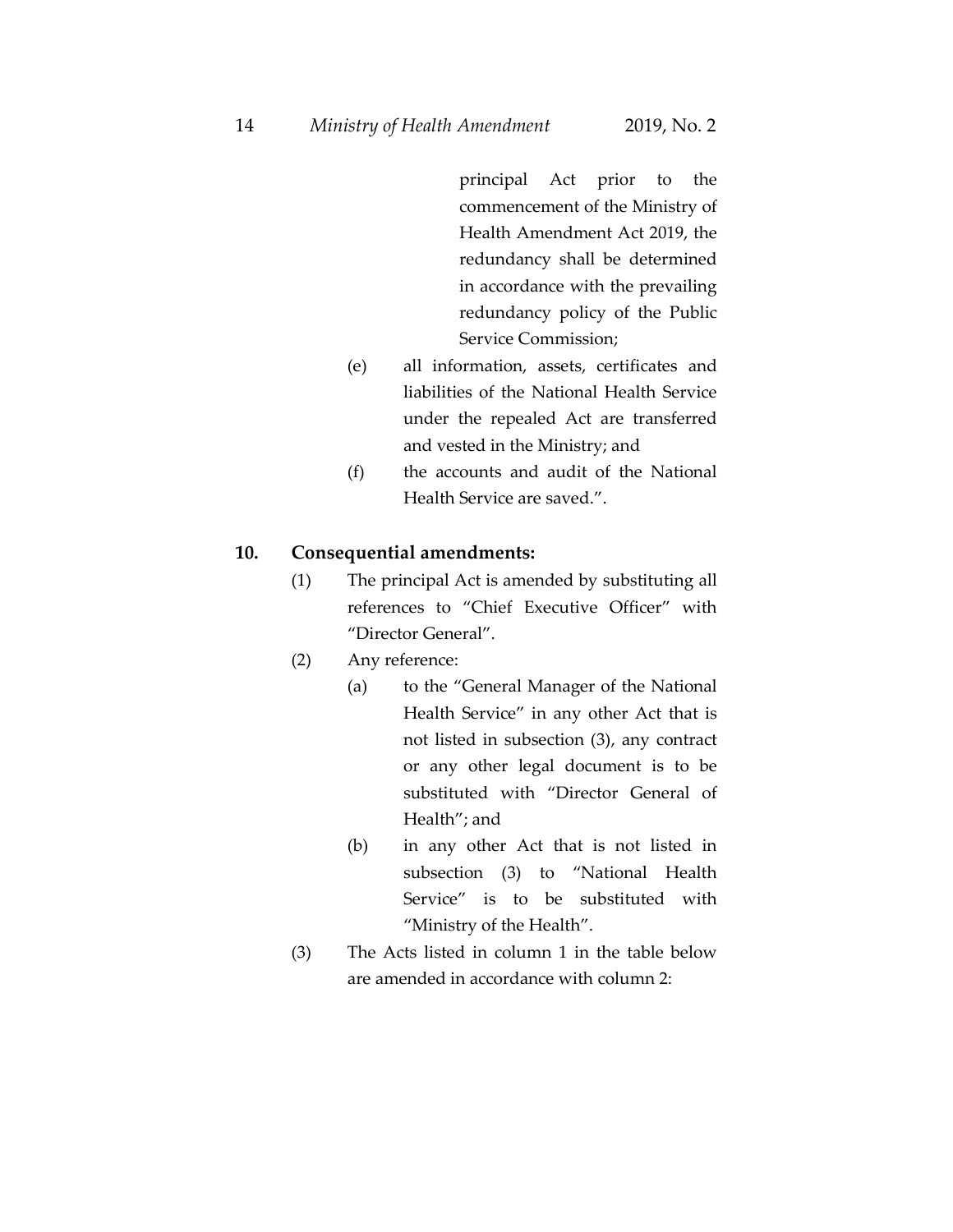| Column 1          | Column <sub>2</sub> |                          |  |  |  |
|-------------------|---------------------|--------------------------|--|--|--|
| Dental            | (a)                 | omit the definition      |  |  |  |
| Practitioners Act | of "National Health |                          |  |  |  |
| 2007              | Service"<br>from    |                          |  |  |  |
|                   |                     | section 2;               |  |  |  |
|                   | (b)                 | repeal section           |  |  |  |
|                   |                     | 5(3)(b);                 |  |  |  |
|                   | (c)                 | substitute "National     |  |  |  |
|                   |                     | Health Service" with     |  |  |  |
|                   |                     | "Ministry"<br>in         |  |  |  |
|                   |                     | sections $8(1)(c)$ ,     |  |  |  |
|                   |                     | $9(1)(b)$ , $11(2)(c)$ , |  |  |  |
|                   |                     | 16(3), 17(2)(b) and      |  |  |  |
|                   |                     | 17(2)(c);                |  |  |  |
|                   | (d)                 | omit "and the            |  |  |  |
|                   |                     | National Health          |  |  |  |
|                   |                     | Service"<br>from         |  |  |  |
|                   |                     | section $8(1)(h)$ and    |  |  |  |
|                   |                     | (i).                     |  |  |  |
| Healthcare        | (a)                 | substitute "National     |  |  |  |
| Professions       |                     | Health Service" with     |  |  |  |
| Registration and  |                     | "Ministry"<br>in         |  |  |  |
| Standards Act     |                     | sections $7(2)(b)(i)$    |  |  |  |
| 2007              |                     | and $20(1)(c)$ ;         |  |  |  |
|                   | (b)                 | repeal section           |  |  |  |
|                   |                     | 14(1)(f)                 |  |  |  |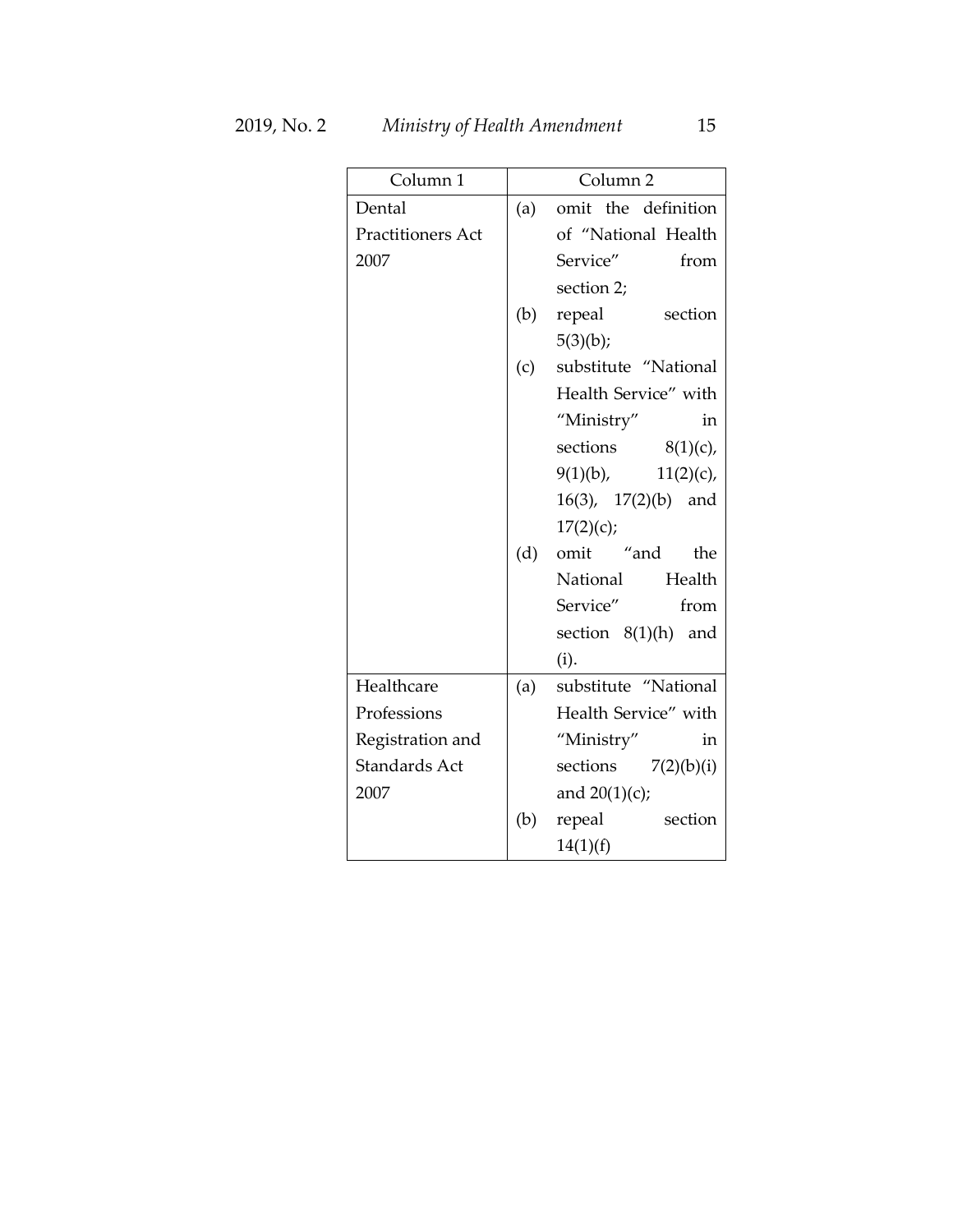16 *Ministry of Health Amendment* 2019, No. 2

| Medical              | (a) | omit the definition              |  |  |  |
|----------------------|-----|----------------------------------|--|--|--|
| Practitioners<br>Act |     | of "National Health              |  |  |  |
| 2007                 |     | Service"<br>from                 |  |  |  |
|                      |     | section 2;                       |  |  |  |
|                      | (b) | repeal<br>section                |  |  |  |
|                      |     | 4(3)(b);                         |  |  |  |
|                      | (c) | substitute "National             |  |  |  |
|                      |     | Health Service" with             |  |  |  |
|                      |     | "Ministry"<br>in                 |  |  |  |
|                      |     | sections<br>$7(1)(c)$ ,          |  |  |  |
|                      |     | $8(1)(b)$ , $10(2)(c)$ , $15(3)$ |  |  |  |
|                      |     | and $16(2)(b)(ii)$ ;             |  |  |  |
|                      | (d) | omit ", the National             |  |  |  |
|                      |     | Health Service" from             |  |  |  |
|                      |     | sections 7(1)(h) and             |  |  |  |
|                      |     | 7(1)(i);                         |  |  |  |
|                      | (e) | omit "and<br>the                 |  |  |  |
|                      |     | Health<br>National               |  |  |  |
|                      |     | from<br>Service"                 |  |  |  |
|                      |     | section $7(1)(i)$ .              |  |  |  |
| and<br>Nursing       | (a) | omit "or National                |  |  |  |
| Midwifery<br>Act     |     | Health Service" from             |  |  |  |
| 2007                 |     | definitions of<br>the            |  |  |  |
|                      |     | "Chief<br>Nurse",                |  |  |  |
|                      |     | "Director of Medical             |  |  |  |
|                      |     | Services"<br>and                 |  |  |  |
|                      |     | "Senior Pharmacist"              |  |  |  |
|                      |     | in section 2;                    |  |  |  |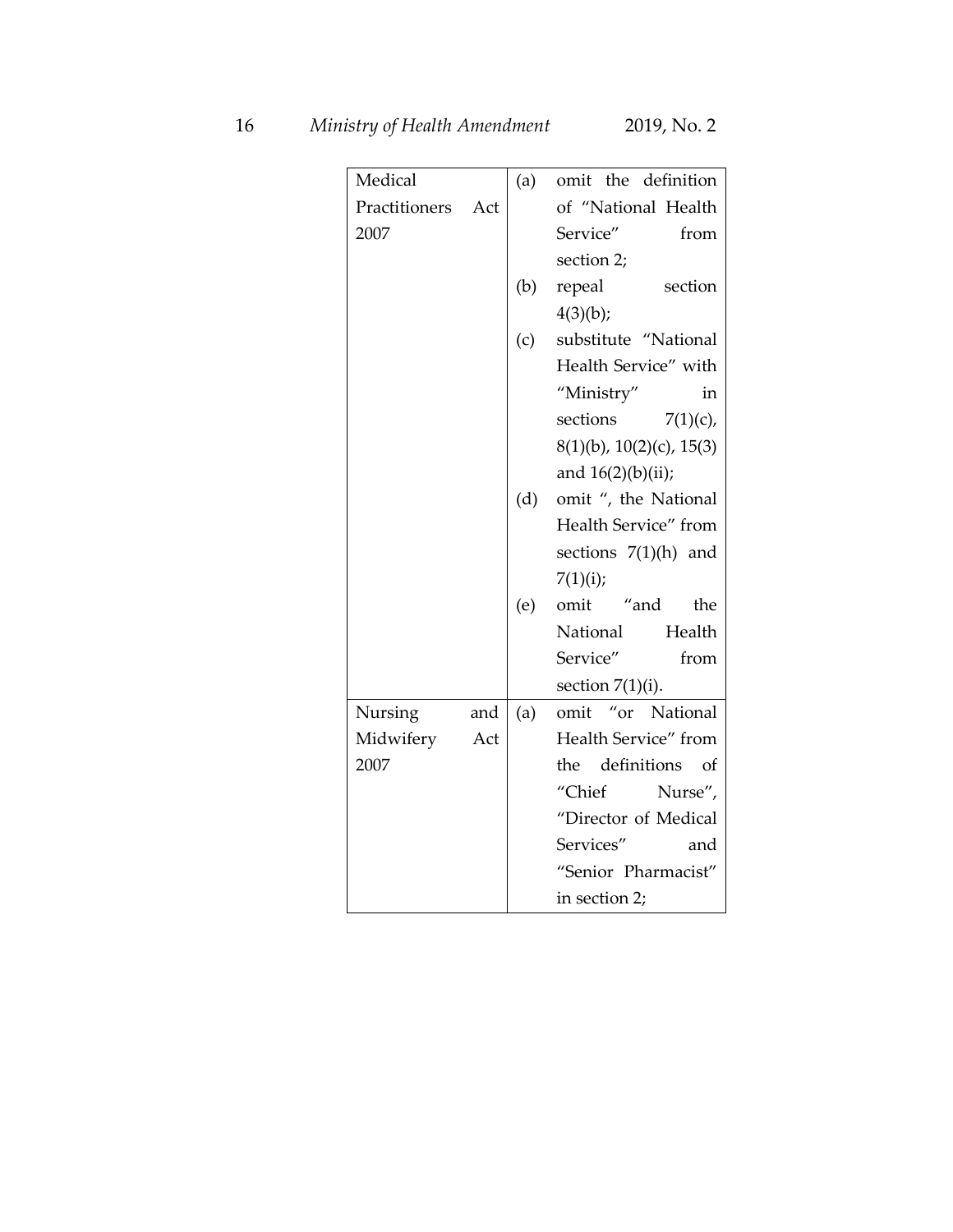|                 | (b) | omit the definition         |  |  |
|-----------------|-----|-----------------------------|--|--|
|                 |     | of "National Health         |  |  |
|                 |     | Service"<br>from            |  |  |
|                 |     | section 2;                  |  |  |
|                 | (c) | substitute "National        |  |  |
|                 |     | Health Service" with        |  |  |
|                 |     | "Ministry"<br>in            |  |  |
|                 |     | $8(1)(e)$ ,<br>sections     |  |  |
|                 |     | $9(1)(b)$ ,<br>$11(2)(c)$ , |  |  |
|                 |     | 17(3)(c)                    |  |  |
|                 | (d) | omit ", the National        |  |  |
|                 |     | Health Service" from        |  |  |
|                 |     | sections $8(1)(k)$ and      |  |  |
|                 |     | 29;                         |  |  |
|                 | (e) | omit<br>"and<br>the         |  |  |
|                 |     | National Health             |  |  |
|                 |     | Service"<br>from            |  |  |
|                 |     | section $8(1)(l)$ .         |  |  |
| Act<br>Pharmacy | (a) | omit the definition         |  |  |
| 2007            |     | of "National Health         |  |  |
|                 |     | Service"<br>from            |  |  |
|                 |     | section 2;                  |  |  |
|                 | (b) | $\alpha$ or<br>omit<br>the  |  |  |
|                 |     | Health<br>National          |  |  |
|                 |     | Service"<br>from            |  |  |
|                 |     | sections<br>$3(2)(a)$ ,     |  |  |
|                 |     | $3(2)(b)$ and $4(3)(c)$ ;   |  |  |
|                 | (c) | repeal<br>section           |  |  |
|                 |     | 4(3)(b);                    |  |  |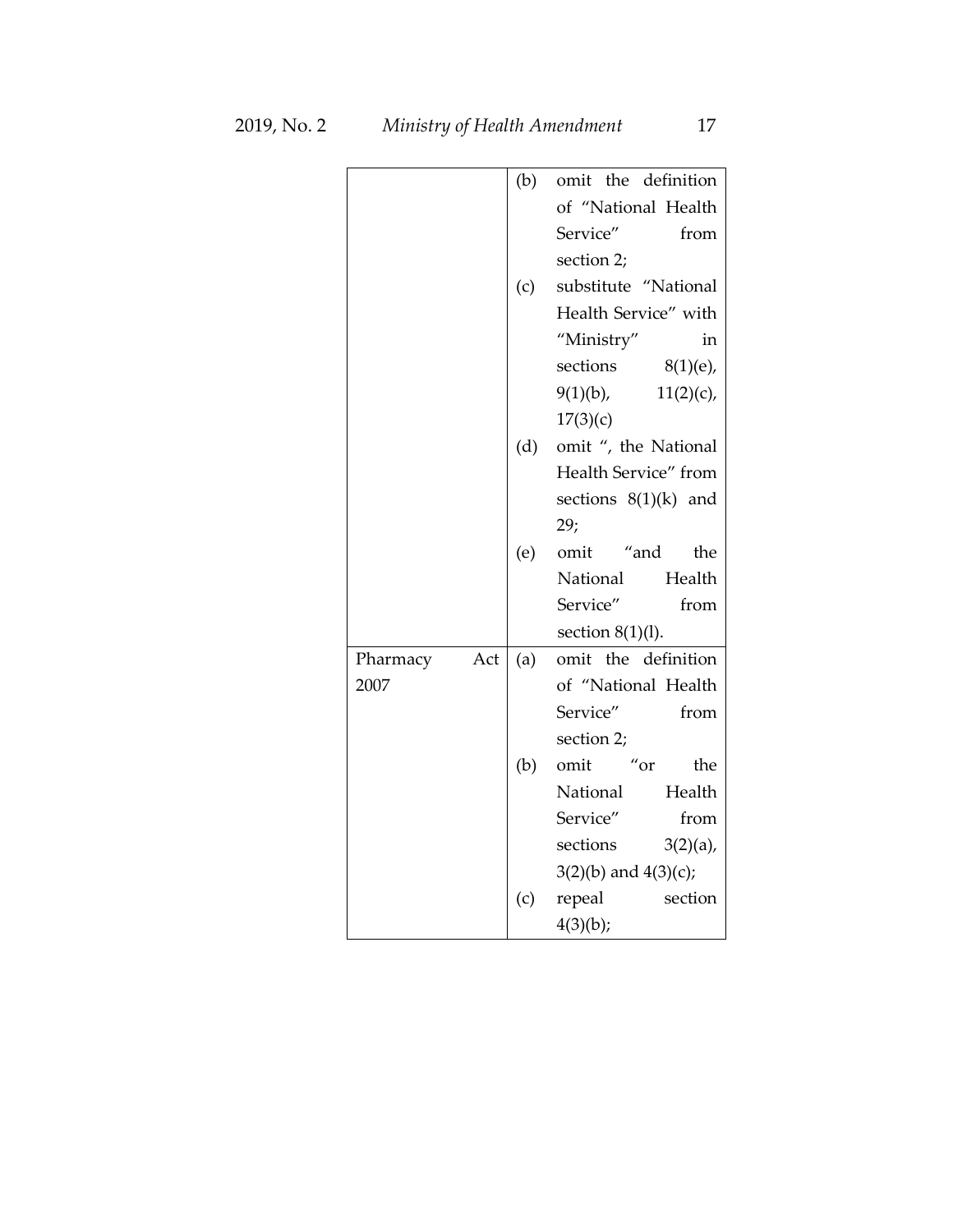| (d) |                                                                     |  | omit "or National        |     |
|-----|---------------------------------------------------------------------|--|--------------------------|-----|
|     |                                                                     |  | Health Service,"         |     |
|     | from section $4(3)(d)$ ;                                            |  |                          |     |
| (e) |                                                                     |  | substitute "National     |     |
|     | Health Service" with                                                |  |                          |     |
|     | "Ministry"                                                          |  |                          | in  |
|     |                                                                     |  | sections $7(1)(c)$ ,     |     |
|     |                                                                     |  | $9(1)(b)$ , $11(2)(c)$ , |     |
|     | $17(2)(b)$ and $17(2)(c)$ ;                                         |  |                          |     |
| (f) | omit ", the National<br>Health Service" from<br>section $7(1)(h)$ ; |  |                          |     |
|     |                                                                     |  |                          |     |
|     |                                                                     |  |                          |     |
| (g) | omit "and                                                           |  |                          | the |
|     |                                                                     |  | National Health          |     |
|     | Service"                                                            |  | from                     |     |
|     | section $7(1)(i)$ .                                                 |  |                          |     |

### **11. Repeal:**

The National Health Services Act 2014 is repealed.

### **12. Schedule 2 substituted:**

Schedule 2 is substituted as follows:

### "**SCHEDULE 2**

*(*Section 5(1)(c))

1. In performing the functions set out in section 5, and subject to any applicable laws and available resources, the Ministry has the following functions and duties: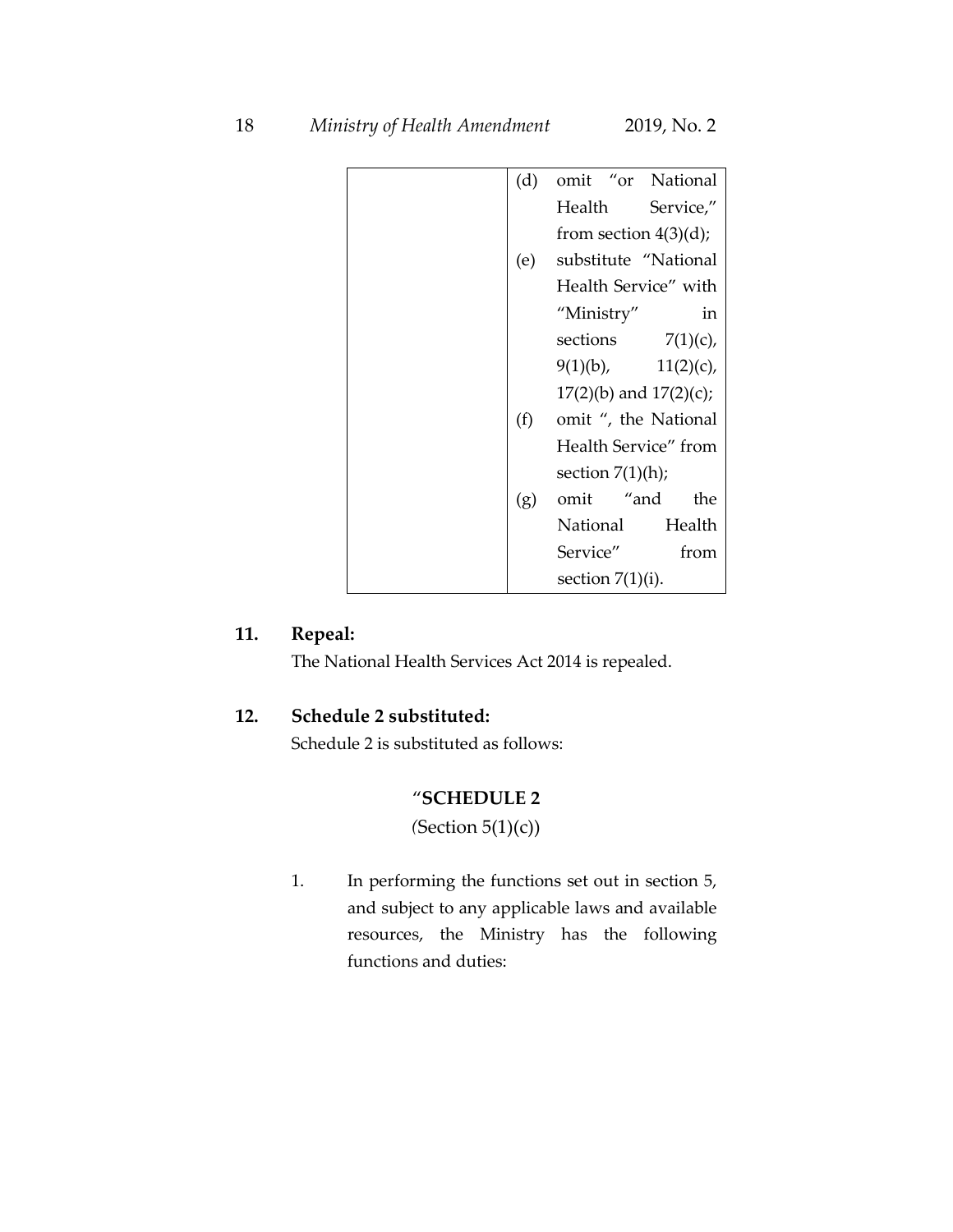- a. to provide the Government and the Minister with advice as to strategies, policies and planning concerning the development, resourcing, coordination, provision and management of health services; and
- b. to establish, monitor, regulate and enforce standards concerning the training, qualifications and performance required for providers in accordance with any applicable laws; and
- c. to monitor and regulate the performance of providers; and
- d. to establish and provide for quality control and assurance; and
- e. to establish a consumer complaints systems for the provision of health services in accordance with any applicable laws; and
- f. to provide healthcare services in all Hospitals, District Hospitals, Community Health Centres; and
- g. to engage with Village Committees approved by the Minister; and
- h. to provide Health Promotion, Preventative and curative Services; and
- i. to provide Public Health services; and
- j. to provide support services to assist with the implementation of the functions and duties of the Ministry.